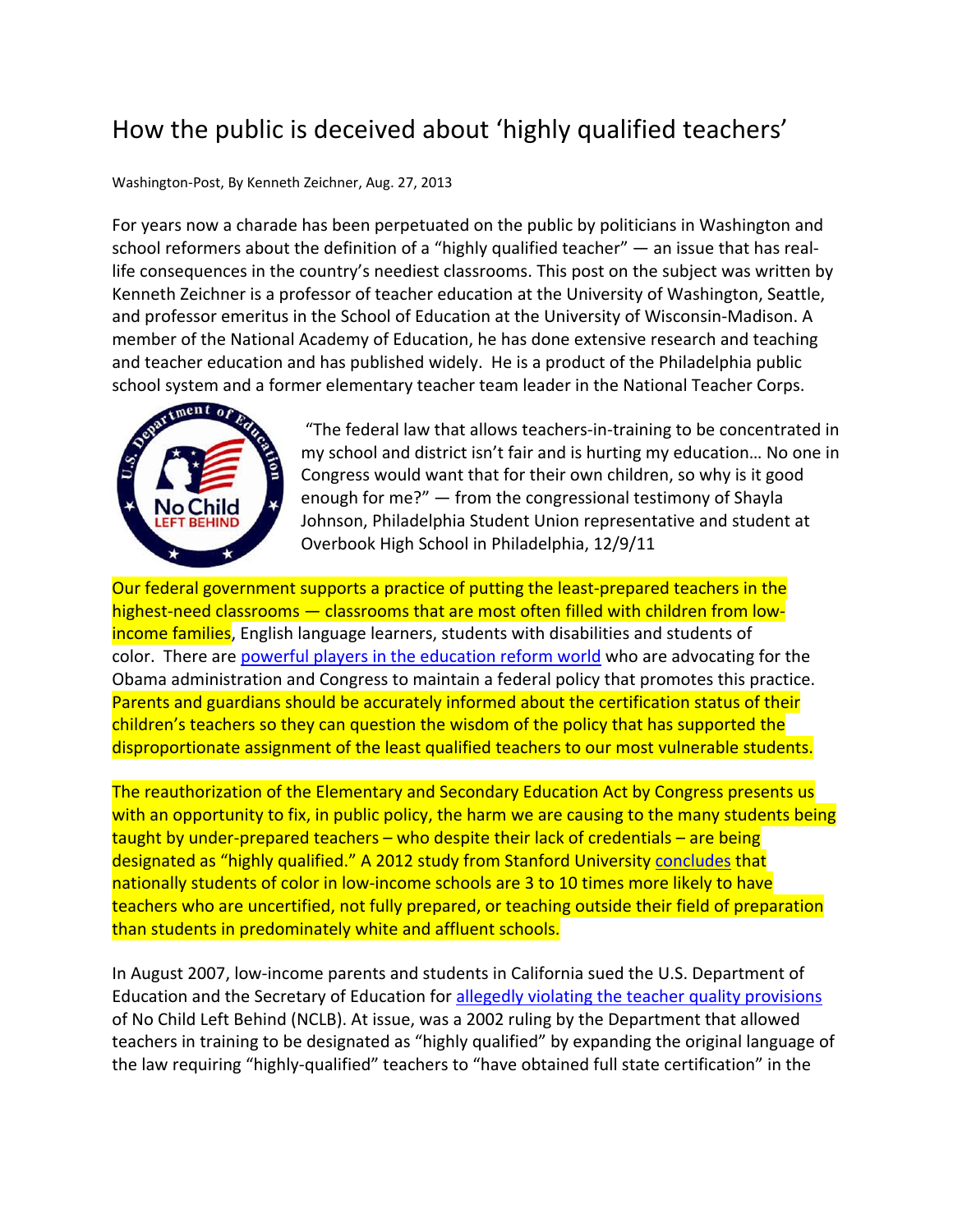subjects and grade levels they are teaching to also include alternative route trainees only "making satisfactory progress toward" completing the requirements for full state certification.

Under NCLB, all students are entitled to a highly qualified teacher, and where a state or district lacks 100% highly qualified teachers the law further states that low-income students and students of color should not be disproportionately taught by unqualified teachers. The Renee plaintiffs argued that the department's regulation deeming "highly qualified" those individuals who are only making "progress toward full certification" perpetuated the situation where students who attend low‐income, high minority schools in California are disproportionally taught by underprepared teachers.

In September 2010, the U.S. Court of Appeals for the Ninth Circuit struck down the department's unlawful regulation. However, the Ninth Circuit decision quickly became moot. In the final days of the lame‐duck congressional session in December 2010, Congress passed an amendment as part of a continuing resolution to fund the government that, at the eleventh hour and without public debate, temporarily codified the regulation that the Ninth Circuit had struck down. At the time, congressional leaders defended the temporary amendment as necessary to avoid any mid-year disruptions to the schools caused by the court's decision.

In the summer of 2012, as the temporary amendment approached its expiration date, the debate intensified again about the broader definition of "highly qualified." Teach For America (TFA), charter networks, and other "reform" organizations pushed for the extension arguing that classrooms would be left without a teacher if Congress held firm to the original highly qualified teacher (HQT) standard of full certification. In reality, districts would still be permitted to hire teachers who were still in training, but they would need to distribute them more equitably and a plan would need to be developed to lessen their number over time.

On the other side, over 90 civil rights, disability, grass root community, and education organizations comprising the Coalition for Teaching Quality argued that the HQT amendment hides and perpetuates the disproportionate concentration of teachers-in-training in schools and classrooms serving low‐income students, students of color, students with disabilities, English learners and rural students.

The HQT amendment was extended for another year with the new requirement that the U.S. Department of Education collect data on the distribution of uncertified "highly qualified" teachers. Since then, there continue to be attempts to codify the broader definition including the recent efforts of Sen. Lamar Alexander (R‐TN) to introduce an amendment that would make permanent the dilution of the meaning of highly qualified teachers.

There may not in fact currently be enough fully certified teachers to staff public school classrooms across the nation (though the many recent layoffs due to the economy may have changed that equation). The key issue remains whether we will continue to disproportionately staff the classrooms of our neediest children with teacher candidates who have not completed their preparation programs, or whether we will take actions that reflect the belief that our most